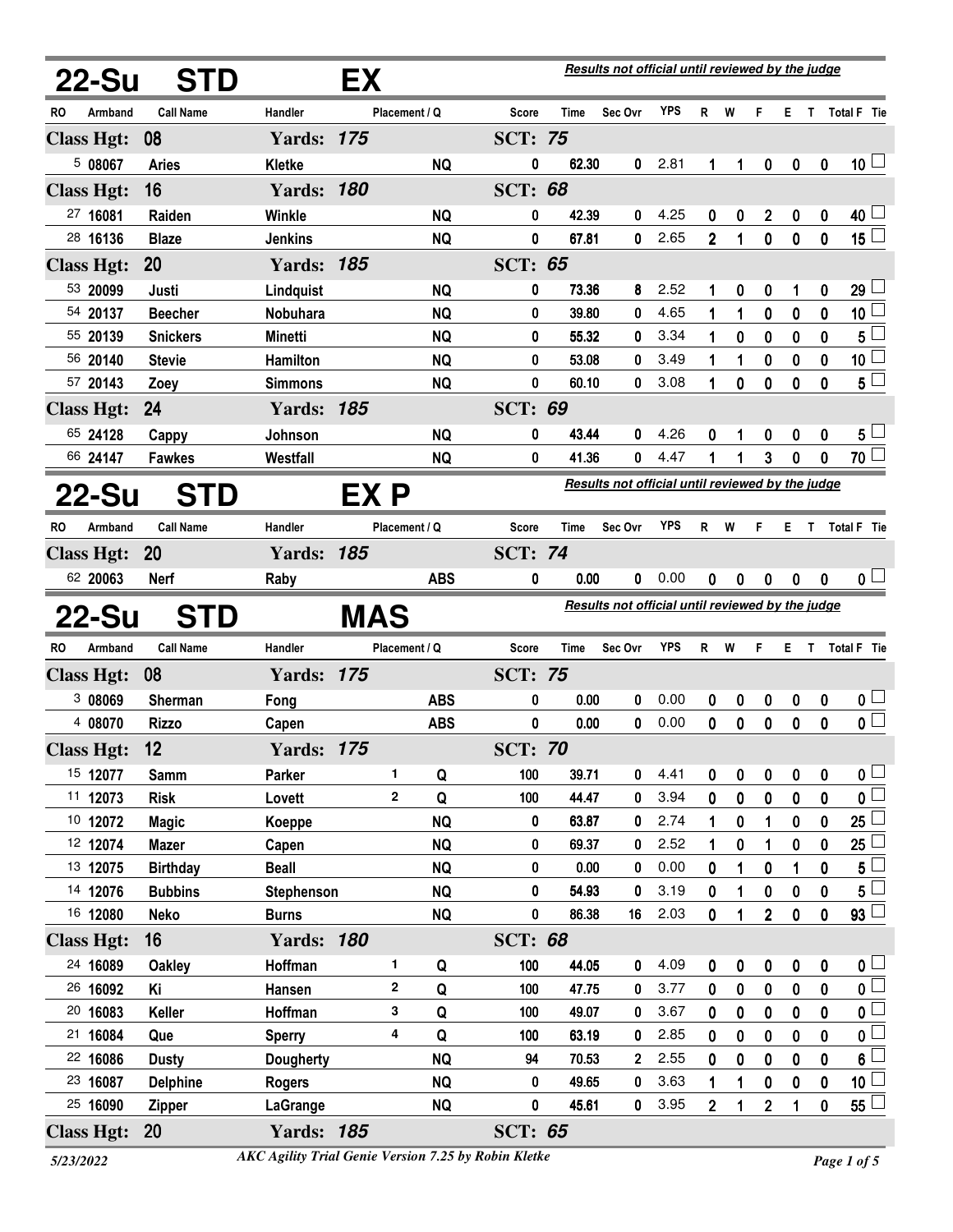| 38 20096          | Cajun                 | <b>Tung</b>        |             | 1              | Q                  | 100                 | 41.26       | 0                                                | 4.48           | 0                       | 0                | 0              | 0                 | 0                | 0 L                      |
|-------------------|-----------------------|--------------------|-------------|----------------|--------------------|---------------------|-------------|--------------------------------------------------|----------------|-------------------------|------------------|----------------|-------------------|------------------|--------------------------|
| 44 20105          | <b>Boomer</b>         | Schimon            |             | $\overline{2}$ | Q                  | 100                 | 47.36       | 0                                                | 3.91           | 0                       | $\bf{0}$         | 0              | 0                 | 0                | $\overline{0}$           |
| 34 16091          | <b>Charlie Parker</b> | Aldape             |             | 3              | Q                  | 100                 | 53.42       | 0                                                | 3.46           | 0                       | 0                | 0              | 0                 | 0                | $\overline{\mathbf{0}}$  |
| 49<br>20115       | <b>Tarah</b>          | <b>Brusendorff</b> |             | 4              | Q                  | 100                 | 60.47       | 0                                                | 3.06           | 0                       | $\bf{0}$         | 0              | $\bf{0}$          | 0                | 0                        |
| 35 20093          | Fig                   | <b>Aimes</b>       |             |                | <b>NQ</b>          | 0                   | 45.93       | 0                                                | 4.03           | 0                       | 0                | 1              | 0                 | 0                | 20 <sup>1</sup>          |
| 36 20094          | <b>Billie Holiday</b> | Aldape             |             |                | <b>NQ</b>          | 0                   | 51.24       | 0                                                | 3.61           | 1                       | 1                | $\overline{2}$ | $\bf{0}$          | 0                | 50                       |
| 37 20095          | O. C. D.              | <b>Urquhart</b>    |             |                | <b>NQ</b>          | 0                   | 45.37       | 0                                                | 4.08           | 1                       | $\bf{0}$         | 0              | 0                 | 0                | 5                        |
| 39 20097          | Aspen                 | <b>Mierisch</b>    |             |                | <b>NQ</b>          | 0                   | 49.18       | 0                                                | 3.76           | 0                       | 1                | 1              | $\bf{0}$          | $\bf{0}$         | 25                       |
| 40 20098          | Gemini                | Hammer             |             |                | <b>NQ</b>          | 0                   | 36.33       | 0                                                | 5.09           | 1                       | 1                | 0              | 0                 | 0                | 10 <sup>1</sup>          |
| 41 20100          | <b>Street</b>         | Pitt               |             |                | <b>NQ</b>          | 0                   | 42.16       | 0                                                | 4.39           | 1                       | $\bf{0}$         | 1              | 0                 | 0                | 25                       |
| 43 20104          | Joule                 | <b>Sliger</b>      |             |                | <b>NQ</b>          | 0                   | 39.98       | 0                                                | 4.63           | 0                       |                  | 1              | 0                 | 0                | 25                       |
| 45 20107          | Lizard                | <b>Kramp</b>       |             |                | <b>NQ</b>          | 0                   | 56.53       | 0                                                | 3.27           | 0                       | 1                | 1              | 1                 | 0                | 25                       |
| 47 20110          | Mud                   | <b>Bowerman</b>    |             |                | <b>NQ</b>          | 0                   | 56.83       | 0                                                | 3.26           | 1                       | 1                | 0              | 0                 |                  | 15 <sup>1</sup>          |
| 48 20114          | <b>MagiK</b>          | Rupe               |             |                | <b>NQ</b>          | 0                   | 40.84       | 0                                                | 4.53           | 0                       | 1                | 0              | 0                 | $\mathbf 0$      | 5                        |
| 50 20119          | <b>Baylee</b>         | Ringer             |             |                | <b>NQ</b>          | 0                   | 69.65       | 4                                                | 2.66           | $\overline{\mathbf{c}}$ | 0                | 0              | 0                 | 0                | 22 <sup>1</sup>          |
| 51 20120          | Kenzy                 | <b>Stanczyk</b>    |             |                | <b>NQ</b>          | 0                   | 37.00       | 0                                                | 5.00           | 0                       | 0                | $\mathbf 2$    | 0                 | $\mathbf 0$      | 40                       |
| 52 20121          | <b>Apollo</b>         | Hammer             |             |                | <b>NQ</b>          | 0                   | 36.67       | 0                                                | 5.04           | 0                       | 0                | $\mathbf 2$    | 0                 | 0                | 40 l                     |
| 42 20101          | <b>Seamus</b>         | <b>Stanczyk</b>    |             |                | <b>ABS</b>         | 0                   | 0.00        | 0                                                | 0.00           | 0                       | 0                | 0              | 0                 | $\mathbf 0$      | 0                        |
| 46 20109          | Zen                   | Paulsen            |             |                | <b>ABS</b>         | $\mathbf 0$         | 0.00        | 0                                                | 0.00           | 0                       | 0                | 0              | 0                 | $\mathbf 0$      | $\overline{\mathbf{0}}$  |
| <b>Class Hgt:</b> | 24                    | <b>Yards: 185</b>  |             |                |                    | <b>SCT: 69</b>      |             |                                                  |                |                         |                  |                |                   |                  |                          |
| 63 24122          | Gigolo                | Minetti            |             |                | <b>NQ</b>          | 0                   | 55.50       | 0                                                | 3.33           | 1                       | 0                | 0              | 0                 | 0                | $5^{\perp}$              |
| 64 24127          | <b>Dazzle</b>         | Kletke             |             |                | <b>NQ</b>          | 0                   | 0.00        | 0                                                | 0.00           | 1                       | 0                | 0              | 1                 | 0                | $5^{\Box}$               |
|                   |                       |                    |             |                |                    |                     |             | Results not official until reviewed by the judge |                |                         |                  |                |                   |                  |                          |
|                   |                       |                    |             |                |                    |                     |             |                                                  |                |                         |                  |                |                   |                  |                          |
| 22-Su             | <b>STD</b>            |                    | <b>MASP</b> |                |                    |                     |             |                                                  |                |                         |                  |                |                   |                  |                          |
| RO<br>Armband     | <b>Call Name</b>      | Handler            |             |                | Placement / Q      | Score               | <b>Time</b> | Sec Ovr                                          | <b>YPS</b>     | R.                      | W                | F              |                   |                  | E T Total F Tie          |
|                   | 04                    |                    |             |                |                    |                     |             |                                                  |                |                         |                  |                |                   |                  |                          |
| <b>Class Hgt:</b> |                       | <b>Yards: 175</b>  |             |                |                    | <b>SCT: 80</b><br>0 | 69.20       | 0                                                | 2.53           | 1                       | 1                |                |                   |                  |                          |
| 2 04040           | Whimsy                | Kletke             |             |                | <b>NQ</b>          | $\mathbf 0$         | 0.00        | 0                                                | 0.00           |                         |                  | 2              | 0                 | 1                | $55\,\Box$               |
| 1 04039           | <b>Bunny</b>          | Fong               |             |                | <b>ABS</b>         |                     |             |                                                  |                | 0                       | $\mathbf 0$      | 0              | 0                 | $\mathbf 0$      | $\overline{\mathbf{0}}$  |
| <b>Class Hgt:</b> | 08                    | <b>Yards: 175</b>  |             | $\mathbf 1$    |                    | <b>SCT: 75</b>      |             |                                                  |                |                         |                  |                |                   |                  |                          |
| 8 08043           | <b>Agent Cooper</b>   | <b>Beall</b>       |             |                | $\pmb{\mathsf{Q}}$ | 100                 | 48.99       |                                                  | $0$ 3.57 $0$ 0 |                         |                  |                | $0\quad 0\quad 0$ |                  | $\overline{\mathbf{0}}$  |
| 6 08041           | <b>Cruiser</b>        | Larson             |             |                | <b>NQ</b>          | 0                   | 60.13       | 0                                                | 2.91           | 0                       | 1                | 0              | 0                 | 0                | $5^{\frac{1}{2}}$        |
| 708042            | Lite                  | Fry                |             |                | <b>NQ</b>          | 0                   | 53.43       | 0                                                | 3.28           | 0                       | 0                | 1              | 0                 | 0                | $20\perp$                |
| 908044            | Cooper                | Larson             |             |                | <b>NQ</b>          | 0                   | 64.23       | 0                                                | 2.72           | $\overline{2}$          | 3                | 4              | $\mathbf 0$       | $\pmb{0}$        | 105 $\Box$               |
| <b>Class Hgt:</b> | $12 \,$               | <b>Yards: 180</b>  |             |                |                    | <b>SCT: 73</b>      |             |                                                  |                |                         |                  |                |                   |                  |                          |
| 18 12049          | <b>Sylvie</b>         | <b>Birkner</b>     |             | 1              | Q                  | 100                 | 57.32       | 0                                                | 3.14           | 0                       | 0                | 0              | $\pmb{0}$         | 0                | $\mathfrak{o} \sqcup$    |
| 17 12047          | <b>Taliesin</b>       | <b>Cramer</b>      |             |                | <b>NQ</b>          | 0                   | 81.94       | 8                                                | 2.20           | 1                       | $\mathbf 0$      | 0              | $\pmb{0}$         | 0                | $29\perp$                |
| 19 12051          | <b>Monty</b>          | Hall               |             |                | <b>NQ</b>          | $\pmb{0}$           | 64.47       | 0                                                | 2.79           | 1                       | $\pmb{0}$        | 1              | 0                 | $\pmb{0}$        | $25 \Box$                |
| <b>Class Hgt:</b> | 16                    | <b>Yards: 185</b>  |             |                |                    | <b>SCT: 70</b>      |             |                                                  |                |                         |                  |                |                   |                  |                          |
| 29 16052          | Luna                  | <b>Chew</b>        |             | 1              | Q                  | 100                 | 42.57       | 0                                                | 4.35           | $\boldsymbol{0}$        | 0                | 0              | $\pmb{0}$         | $\pmb{0}$        | $\mathbf{0}$ $\Box$      |
| 30 16053          | Rumble                | Hammer             |             |                | <b>NQ</b>          | 0                   | 47.52       | 0                                                | 3.89           | 0                       | 1                | 0              | 0                 | $\boldsymbol{0}$ | $5^{\square}$            |
| 31 16056          | <b>Mynx</b>           | Kletke             |             |                | <b>NQ</b>          | 0                   | 43.73       | 0                                                | 4.23           | $\mathbf 0$             | $\bf{0}$         | 1              | $\bf{0}$          | $\bf{0}$         | 20 <sup>1</sup>          |
| 32 16059          | <b>Shakira</b>        | Levine             |             |                | <b>NQ</b>          | 0                   | 60.95       | 0                                                | 3.04           | $\overline{2}$          | $\boldsymbol{2}$ | 1              | 1                 | $\bf{0}$         | 40 $\mathsf{\downarrow}$ |
| 33 16060          | <b>Miley Rae</b>      | Smith              |             |                | <b>ABS</b>         | 0                   | 0.00        | 0                                                | 0.00           | $\mathbf 0$             | 0                | 0              | 0                 | $\pmb{0}$        | $\overline{\mathsf{O}}$  |
| <b>Class Hgt:</b> | <b>20</b>             | <b>Yards: 185</b>  |             |                |                    | <b>SCT: 74</b>      |             |                                                  |                |                         |                  |                |                   |                  |                          |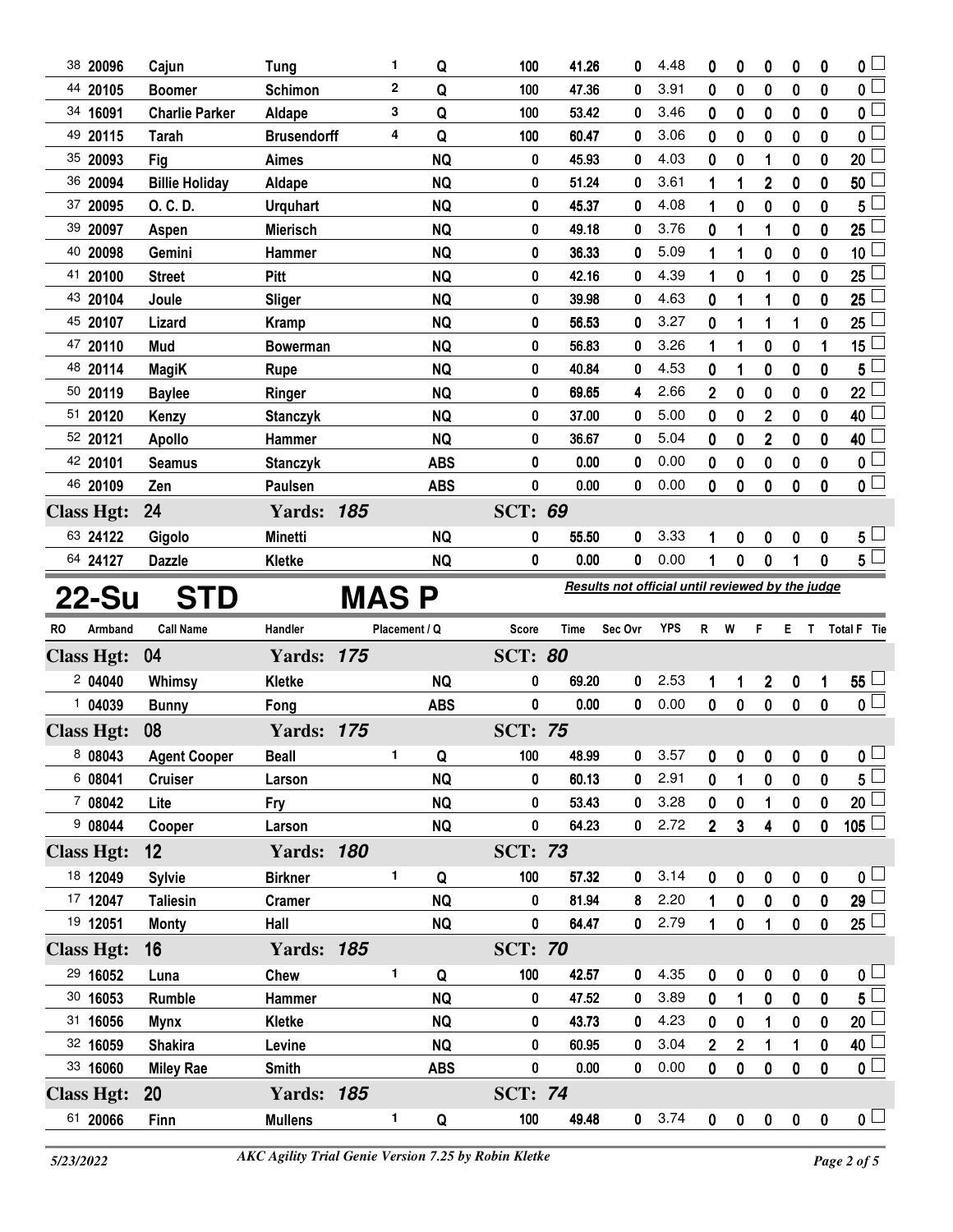| 58 20061           | <b>Nitro</b>     | Levine                   |             | $\mathbf{2}$      | Q          | 100            | 55.85          | 0                                                       | 3.31         | 0                | 0           | 0                      | 0                | 0                 | 0                                    |
|--------------------|------------------|--------------------------|-------------|-------------------|------------|----------------|----------------|---------------------------------------------------------|--------------|------------------|-------------|------------------------|------------------|-------------------|--------------------------------------|
| 60 20064           | <b>Maple</b>     | <b>Bennett</b>           |             | 3                 | Q          | 100            | 74.31          | 0                                                       | 2.49         | 0                | 0           | $\bf{0}$               | 0                | 0                 | $\mathbf 0$                          |
| 59 20062           | Jada             | <b>Rupe</b>              |             |                   | <b>NQ</b>  | 0              | 38.04          | 0                                                       | 4.86         | 1                | 0           | 0                      | 0                | 0                 | $5\perp$                             |
| 22-Su              | <b>STD</b>       |                          | NOV A       |                   |            |                |                | Results not official until reviewed by the judge        |              |                  |             |                        |                  |                   |                                      |
| RO<br>Armband      | <b>Call Name</b> | Handler                  |             | Placement / Q     |            | Score          | Time           | Sec Ovr                                                 | <b>YPS</b>   | R W              |             | F.                     |                  |                   | E T Total F Tie                      |
| <b>Class Hgt:</b>  | <b>20</b>        | <b>Yards: 140</b>        |             |                   |            | <b>SCT: 67</b> |                |                                                         |              |                  |             |                        |                  |                   |                                      |
| 8 20037            | Athena           | Gorman                   |             | 1                 | Q          | 85             | 43.67          | 0                                                       | 3.21         | $\overline{2}$   | 1           | $\mathbf 0$            | 0                | $\bf{0}$          | 15 $\lfloor$                         |
| <b>22-Su</b>       | <b>STD</b>       |                          | <b>NOV</b>  |                   | B          |                |                | <b>Results not official until reviewed by the judge</b> |              |                  |             |                        |                  |                   |                                      |
| RO<br>Armband      | <b>Call Name</b> | Handler                  |             | Placement / Q     |            | Score          | Time           | Sec Ovr                                                 | <b>YPS</b>   | R.               | W           | F                      | ET.              |                   | Total F Tie                          |
| <b>Class Hgt:</b>  | 12               | <b>Yards: 136</b>        |             |                   |            | <b>SCT: 73</b> |                |                                                         |              |                  |             |                        |                  |                   |                                      |
| 2 12027            | Hope             | <b>McVay</b>             |             | 1                 | Q          | 85             | 61.59          | 0                                                       | 2.21         | 2                | 0           | $\pmb{0}$              | 0                | 1                 | 15 $\Box$                            |
| <b>Class Hgt:</b>  | 16               | <b>Yards: 138</b>        |             |                   |            | <b>SCT: 69</b> |                |                                                         |              |                  |             |                        |                  |                   |                                      |
| 3,16015            | <b>Ellie</b>     | <b>Dougherty</b>         |             |                   | <b>ABS</b> | 0              | 0.00           | 0                                                       | 0.00         | 0                | 0           | $\pmb{0}$              | $\pmb{0}$        | 0                 | 0 <sub>1</sub>                       |
| <b>Class Hgt:</b>  | 20               | <b>Yards: 140</b>        |             |                   |            | <b>SCT: 67</b> |                |                                                         |              |                  |             |                        |                  |                   |                                      |
| 6 20033            | <b>Nike</b>      | <b>Harris</b>            |             | 1                 | Q          | 100            | 60.21          | 0                                                       | 2.33         | 0                | 0           | 0                      | 0                | 0                 | 0 <sub>l</sub>                       |
| 5 20032            | <b>Hobbs</b>     | Schimon                  |             |                   | <b>NQ</b>  | 0              | 43.93          | 0                                                       | 3.19         | 1                | 1           | 1                      | 0                | 0                 | 30 <sub>2</sub>                      |
| 7 20142            | <b>Doc</b>       | Hammer                   |             |                   | <b>NQ</b>  | 0              | 36.49          | 0                                                       | 3.84         | 0                | 0           | 1                      | 0                | $\mathbf 0$       | 20 <sup>1</sup>                      |
| <b>Class Hgt:</b>  | 24               | <b>Yards: 140</b>        |             |                   |            | <b>SCT: 69</b> |                |                                                         |              |                  |             |                        |                  |                   |                                      |
| 10 24034           | Hawkeye          | <b>Berry</b>             |             |                   | <b>NQ</b>  | 0              | 0.00           | 0                                                       | 0.00         | 1                | 1           | 2                      | 1                | 0                 | 50                                   |
| 11 24035           | Zest             | <b>Mitchell</b>          |             |                   | <b>NQ</b>  | 0              | 63.27          | 0                                                       | 2.21         | 3                | $\bf{0}$    | $\overline{2}$         | 0                | $\bf{0}$          | 55                                   |
|                    |                  |                          |             |                   |            |                |                |                                                         |              |                  |             |                        |                  |                   |                                      |
| 12 24146           | Cosmo            | Chew                     |             |                   | <b>NQ</b>  | 0              | 0.00           | 0                                                       | 0.00         | 0                | 1           | $\overline{2}$         | 1                | 0                 | 45                                   |
| 22-Su              | <b>STD</b>       |                          | NOV P       |                   |            |                |                | Results not official until reviewed by the judge        |              |                  |             |                        |                  |                   |                                      |
| RO<br>Armband      | <b>Call Name</b> | Handler                  |             | Placement / Q     |            | Score          | Time           | Sec Ovr                                                 | <b>YPS</b>   | R                | W           | F                      | Е.               | $\mathsf{T}$      | Total F Tie                          |
| <b>Class Hgt:</b>  | 08               | <b>Yards: 136</b>        |             |                   |            | <b>SCT: 78</b> |                |                                                         |              |                  |             |                        |                  |                   |                                      |
| 108024             | Marigold         | Komen                    |             | 1.                | Q          | 100            | 65.61          | $\mathbf 0$                                             | 2.07         | 0                | 0           | 0                      | 0                | $\mathbf 0$       | 0 <sub>1</sub>                       |
| <b>Class Hgt:</b>  | 16               | <b>Yards: 140</b>        |             |                   |            | <b>SCT: 72</b> |                |                                                         |              |                  |             |                        |                  |                   |                                      |
| 4 16006            | Lola             | <b>Taylor</b>            |             | 1                 | Q          | 100            | 60.17          |                                                         | $0$ 2.33     | 0                | $\mathbf 0$ | $\mathbf 0$            | $\mathbf 0$      | $\mathbf 0$       | $\mathfrak{o} \sqcup$                |
| <b>Class Hgt:</b>  | <b>20</b>        | <b>Yards: 140</b>        |             |                   |            | <b>SCT: 74</b> |                |                                                         |              |                  |             |                        |                  |                   |                                      |
| 920009             | Farley           | Sanford                  |             | 1                 | Q          | 100            | 49.87          |                                                         | $0$ 2.81     | $\mathbf 0$      | $\mathbf 0$ | $\mathbf 0$            | $\mathbf 0$      | $\mathbf 0$       | 0 <sub>1</sub>                       |
| 22-Su              | <b>STD</b>       |                          | <b>OPEN</b> |                   |            |                |                | Results not official until reviewed by the judge        |              |                  |             |                        |                  |                   |                                      |
| Armband<br>RO      | <b>Call Name</b> | Handler                  |             | Placement / Q     |            | Score          | Time           | Sec Ovr                                                 | <b>YPS</b>   | R                | W           | F                      | Е.               | $\mathsf{T}$      | Total F Tie                          |
| <b>Class Hgt:</b>  | 08               | <b>Yards: 150</b>        |             |                   |            | <b>SCT: 72</b> |                |                                                         |              |                  |             |                        |                  |                   |                                      |
| 108012             | <b>Tyger</b>     | <b>Rogers</b>            |             | 1.                | Q          | 95             | 51.64          | $\mathbf{0}$                                            | 2.90         | 1                | 0           | $\boldsymbol{0}$       | $\boldsymbol{0}$ | $\bf{0}$          | $5 -$                                |
| 208014             | <b>Sallie</b>    | <b>Bell</b>              |             |                   | <b>NQ</b>  | 0              | 0.00           | $\mathbf{0}$                                            | 0.00         | $\mathbf{0}$     | $\mathbf 1$ | $\mathbf 0$            | $\mathbf{1}$     | $\mathbf{0}$      | 5 <sub>1</sub>                       |
| <b>Class Hgt:</b>  | 12 <sup>2</sup>  | <b>Yards: 150</b>        |             |                   |            | <b>SCT: 69</b> |                |                                                         |              |                  |             |                        |                  |                   |                                      |
| 3 12134            | Mitzi            | <b>Turner</b>            |             | 1                 | Q          | 100            | 57.78          | $\mathbf 0$                                             | 2.60         | $\boldsymbol{0}$ | $\pmb{0}$   | $\pmb{0}$              | $\bf{0}$         | $\mathbf 0$       | 0 <sub>1</sub>                       |
| <b>Class Hgt:</b>  | <b>20</b>        | <b>Yards: 157</b>        |             |                   |            | <b>SCT: 64</b> |                |                                                         |              |                  |             |                        |                  |                   |                                      |
| 8 20021            | Peachthief       | <b>Moore</b>             |             | 1                 | Q          | 100            | 32.56          | 0                                                       | 4.82         | 0                | 0           | 0                      | $\mathbf 0$      | 0                 | 0 <sub>1</sub>                       |
| 6 20017<br>7 20018 | Coraline<br>Wren | Lynch<br><b>Borghese</b> |             | $\mathbf{2}$<br>3 | Q<br>Q     | 100<br>95      | 46.20<br>58.31 | 0<br>0                                                  | 3.40<br>2.69 | 0                | 0<br>0      | $\pmb{0}$<br>$\pmb{0}$ | 0<br>$\mathbf 0$ | 0<br>$\mathbf{0}$ | $\mathfrak{o} \Box$<br>$5^{\square}$ |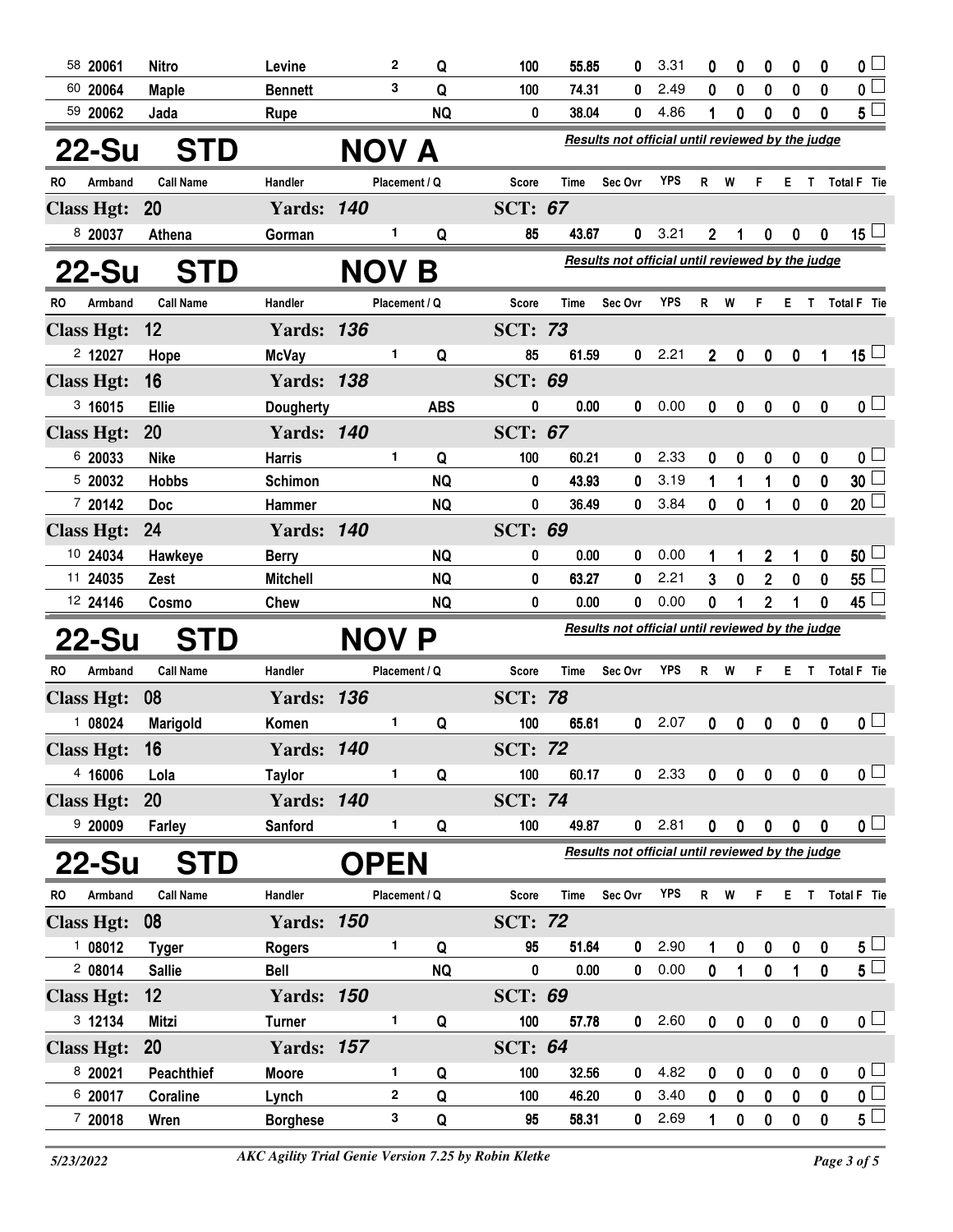| 520016            | Lilla                 | Loesch            |              |               | <b>NQ</b>    | 0              | 55.62       | 0                                                | 2.82       | $\mathbf{2}$     | $\bf{0}$       | 1              | 0                | $\boldsymbol{0}$ | 30 <sup>1</sup>         |
|-------------------|-----------------------|-------------------|--------------|---------------|--------------|----------------|-------------|--------------------------------------------------|------------|------------------|----------------|----------------|------------------|------------------|-------------------------|
| 920148            | Tai                   | Greene            |              |               | <b>NQ</b>    | 0              | 74.49       | 10                                               | 2.11       | 4                | 3              | 3              | $\bf{0}$         | $\bf{0}$         | 115 $\Box$              |
| <b>Class Hgt:</b> | 24                    | <b>Yards: 157</b> |              |               |              | <b>SCT: 67</b> |             |                                                  |            |                  |                |                |                  |                  |                         |
| 11 24022          | Quint                 | <b>Skewis</b>     |              | 1             | Q            | 100            | 65.41       | 0                                                | 2.40       | 0                | 0              | 0              | 0                | 0                | 0 <sub>0</sub>          |
| 12 24144          | Kit                   | Westfall          |              | 2             | Q            | 95             | 56.73       | 0                                                | 2.77       |                  | 0              | 0              | $\bf{0}$         | 0                | $5^{\square}$           |
| 22-Su             | STD                   |                   |              |               | <b>OPENP</b> |                |             | Results not official until reviewed by the judge |            |                  |                |                |                  |                  |                         |
| RO<br>Armband     | <b>Call Name</b>      | Handler           |              | Placement / Q |              | Score          | <b>Time</b> | Sec Ovr                                          | <b>YPS</b> | R                | W              | F              | E.               | $\mathsf{T}$     | Total F Tie             |
| <b>Class Hgt:</b> | 16                    | <b>Yards: 157</b> |              |               |              | <b>SCT: 69</b> |             |                                                  |            |                  |                |                |                  |                  |                         |
| 4 16131           | <b>Ellie Mae</b>      | <b>Smith</b>      |              |               | <b>ABS</b>   | 0              | 0.00        | 0                                                | 0.00       | $\mathbf 0$      | 0              | $\mathbf 0$    | $\mathbf 0$      | $\mathbf 0$      | 0 <sub>1</sub>          |
| <b>Class Hgt:</b> | <b>20</b>             | <b>Yards: 157</b> |              |               |              | <b>SCT: 72</b> |             |                                                  |            |                  |                |                |                  |                  |                         |
| 10 20011          | <b>FX</b>             | <b>Hartley</b>    |              | 1             | Q            | 100            | 59.92       | 0                                                | 2.62       | 0                | 0              | 0              | 0                | 0                | 0 <sub>1</sub>          |
| 22-Su             | <b>STD</b>            |                   | <b>PRM</b>   |               |              |                |             | Results not official until reviewed by the judge |            |                  |                |                |                  |                  |                         |
| Armband<br>RO     | <b>Call Name</b>      | Handler           |              | Placement / Q |              | Score          | Time        | Sec Ovr                                          | <b>YPS</b> | R W              |                | F.             |                  |                  | E T Total F Tie         |
| <b>Class Hgt:</b> | 12                    | Yards: 0          |              |               |              | <b>SCT: 65</b> |             |                                                  |            |                  |                |                |                  |                  |                         |
| 3 12077*          | <b>Samm</b>           | <b>Parker</b>     |              | $1^*$         | Q            | 100            | 42.07       | 0                                                | 0.00       | 0                | 0              | 0              | $\mathbf 0$      | 0                | $\mathbf{0}$ $\Box$     |
| $1$ 12072*        | <b>Magic</b>          | Koeppe            |              |               | <b>NQ</b>    | 0              | 65.00       | 0                                                | 0.00       | 0                | 1              | 0              | 0                | 0                | $\overline{5}$          |
| $2$ 12074*        | Mazer                 | Capen             |              |               | <b>NQ</b>    | 0              | 34.98       | 0                                                | 0.00       | 0                | 1              | 0              | 0                | 0                | $5^{\Box}$              |
| 4 12080*          | Neko                  | <b>Burns</b>      |              |               | <b>NQ</b>    | 0              | 0.00        | 0                                                | 0.00       | 0                | 0              | 3              | 1                | 0                | 60                      |
| <b>Class Hgt:</b> | 16                    | Yards: 0          |              |               |              | <b>SCT: 60</b> |             |                                                  |            |                  |                |                |                  |                  |                         |
| 7 16089*          | <b>Oakley</b>         | Hoffman           |              | $1^*$         | Q            | 100            | 40.85       | 0                                                | 0.00       | 0                | 0              | 0              | 0                | 0                | 0 <sub>1</sub>          |
| 6 16081*          | Raiden                | Winkle            |              |               | <b>NQ</b>    | 0              | 42.38       | 0                                                | 0.00       | 0                | 0              | $\overline{2}$ | $\boldsymbol{0}$ | 0                | 40                      |
| 8 16090*          | <b>Zipper</b>         | LaGrange          |              |               | <b>NQ</b>    | 0              | 52.02       | 0                                                | 0.00       | $\overline{2}$   | 1              | 1              | $\mathbf 0$      | $\boldsymbol{0}$ | $35\square$             |
| <b>Class Hgt:</b> | <b>20</b>             | Yards: 0          |              |               |              | <b>SCT: 55</b> |             |                                                  |            |                  |                |                |                  |                  |                         |
| 19 20137*         | <b>Beecher</b>        | Nobuhara          |              | $1^*$         | Q            | 100            | 35.08       | 0                                                | 0.00       | 0                | 0              | 0              | 0                | 0                | $\mathfrak{o} \sqcup$   |
| 15 20104*         | Joule                 | <b>Sliger</b>     |              | $2^*$         | Q            | 100            | 36.09       | 0                                                | 0.00       | 0                | 0              | $\mathbf 0$    | $\mathbf 0$      | $\mathbf{0}$     | $\overline{\mathbf{0}}$ |
| 13 20096*         | Cajun                 | Tung              |              | $3^*$         | Q            | 100            | 39.30       | 0                                                | 0.00       | 0                | 0              | 0              | 0                | 0                | $\overline{\mathbf{0}}$ |
| $920021*$         | <b>Peachthief</b>     | <b>Moore</b>      |              |               | <b>NQ</b>    | 0              | 36.58       | 0                                                | 0.00       | 0                | 1              | 0              | $\mathbf 0$      | $\mathbf{0}$     | $5^{\square}$           |
| 10 20093*         | Fig                   | <b>Aimes</b>      |              |               | <b>NQ</b>    | 0              | 42.89       | 0                                                | 0.00       | 0                | 0              | 1              | 0                | 0                | $20$ $\Box$             |
| 11 20094*         | <b>Billie Holiday</b> | Aldape            |              |               | <b>NQ</b>    | 0              | 60.03       | 5                                                | 0.00       | $\overline{2}$   | $\overline{2}$ | 4              | $\mathbf 0$      | 0                | $100$ $\Box$            |
| 12 20095*         | O. C. D.              | <b>Urquhart</b>   |              |               | <b>NQ</b>    | 0              | 36.13       | 0                                                | 0.00       | 0                | 0              | 2              | 0                | 0                | $40$ $\Box$             |
| 14 20100*         | <b>Street</b>         | <b>Pitt</b>       |              |               | <b>NQ</b>    | 0              | 35.69       | 0                                                | 0.00       | 0                | 0              | 2              | 0                | 0                | 40 <sup>1</sup>         |
| 16 20109*         | Zen                   | Paulsen           |              |               | <b>NQ</b>    | 0              | 39.95       | 0                                                | 0.00       | 0                | 0              | 1              | 0                | 0                | 20 <sup>1</sup>         |
| 17 20114*         | <b>MagiK</b>          | Rupe              |              |               | <b>NQ</b>    | 0              | 35.90       | 0                                                | 0.00       | 0                | 1              | 1              | 0                | 0                | 25 <sup>1</sup>         |
| 18 20120*         | Kenzy                 | <b>Stanczyk</b>   |              |               | <b>NQ</b>    | 0              | 0.00        | 0                                                | 0.00       | 0                | 0              | 1              | 1                | 0                | $20\sqcup$              |
| 20 20139*         | <b>Snickers</b>       | Minetti           |              |               | <b>NQ</b>    | 0              | 54.53       | 0                                                | 0.00       | 1                | 0              | 0              | $\mathbf 0$      | $\mathbf 0$      | $5^{\square}$           |
| <b>Class Hgt:</b> | 24                    | Yards: 0          |              |               |              | <b>SCT: 60</b> |             |                                                  |            |                  |                |                |                  |                  |                         |
| 23 24122*         | Gigolo                | Minetti           |              |               | <b>NQ</b>    | 0              | 0.00        | 0                                                | 0.00       | $\boldsymbol{0}$ | 1              | 1              | 1                | $\mathbf 0$      | $25 -$                  |
| 22-Su             | <b>STD</b>            |                   | <b>PRM P</b> |               |              |                |             | Results not official until reviewed by the judge |            |                  |                |                |                  |                  |                         |
| Armband<br>RO     | <b>Call Name</b>      | Handler           |              | Placement / Q |              | <b>Score</b>   | <b>Time</b> | Sec Ovr                                          | <b>YPS</b> | R W              |                | F.             |                  |                  | E T Total F Tie         |
| <b>Class Hgt:</b> | 12                    | Yards: 0          |              |               |              | <b>SCT: 65</b> |             |                                                  |            |                  |                |                |                  |                  |                         |
| 5 12049*          | <b>Sylvie</b>         | <b>Birkner</b>    |              | 1             | Q            | 100            | 49.13       | 0                                                | 0.00       | 0                | 0              | 0              | $\boldsymbol{0}$ | $\boldsymbol{0}$ | $\mathbf{0}$ $\Box$     |
| <b>Class Hgt:</b> | <b>20</b>             | Yards: 0          |              |               |              | <b>SCT: 65</b> |             |                                                  |            |                  |                |                |                  |                  |                         |

*5/23/2022 Page 4 of 5 AKC Agility Trial Genie Version 7.25 by Robin Kletke*